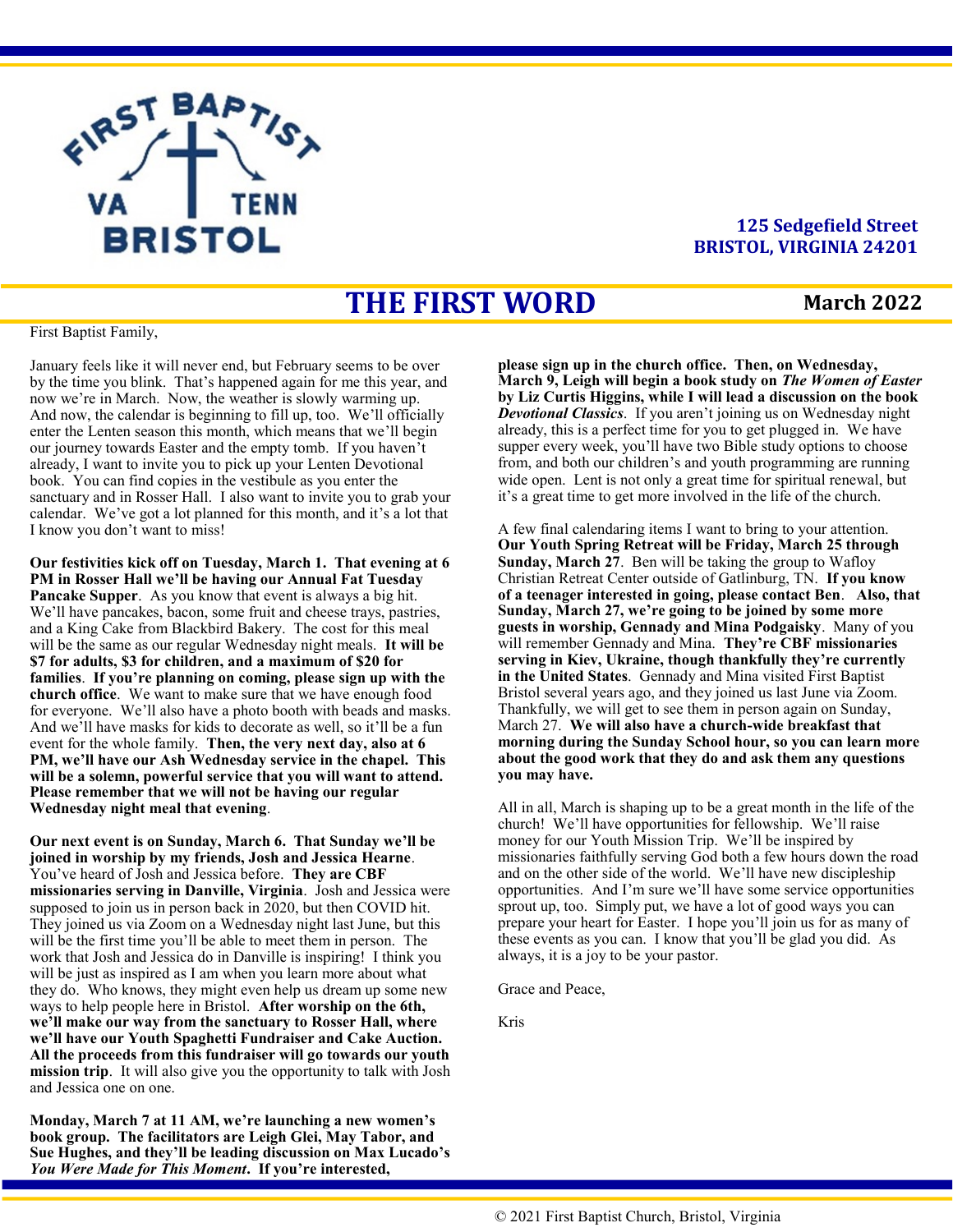

**Tuesday, March 1, 2022—6:00 p.m.** Fat Tuesday Pancake Supper *(Call or email* the church for reservations)

**Wednesday, March 2, 2022—6:00 p.m.**  Ash Wednesday Service (No prayer meeting or meal this week)

**Sunday, March 6, 2022—12:00 p.m.**  Guest Speakers & Youth Fundraiser

**Monday, March 7, 2022—6:00 p.m.** Ladies Book Study

**March 25-27, 2022—6:00 p.m.**  Youth Retreat

**Sunday, March 27, 2022—6:00 p.m.**  Guest Speakers

# **DISCIPLESHIP**

Mondays, 11 a.m., March 7-April 11, 2022 *You Were Made For This Moment* by Max Lucado The spring growth group for ladies will meet one hour per week on Mondays at 11 a.m. from March 7 through April 11. It's just enough time to grow in your faith, learn something new, and make new friends without feeling like you're making a big commitment. The book is *You Were Made for This Moment* by Max Lucado. Register with Niki in the church office [\(niki@fbcbristol.org\).](mailto:niki@fbcbristol.org) 

Order your book from your favorite book supplier.

**Meet the Author, Carol Ann Boyles-Jernigan** *The Safety Deposit Box Shock* **April 26, 2022, 11 a.m.** Hear the author's story of her father and how the contents of the safety deposit box revealed his secrets. It's a mystery!



**March 25-27**  Youth spring retreat – Wafloy Christian Retreat outside Gatlinburg

**April 22-24**  Youth Mission Madness – Missions around Bristol with worship services at FBC

**May**  Youth Yard Sale Fundraiser – specific weekend to be determined

> **May 15**  Graduation Recognition

> > **June 12-15**

Vacation Bible School – evenings starting Sunday through Wednesday. Theme to be determined.

**June 19**  VBS Children's Worship presentation –

**June 27 – July 1**

Youth Camp Unidiversity Theme "The Relentless Love of God" cost \$180 total for early bird registration – now through March 1. Total cost for regular registration March 2 through May 10 \$220. To Register - \$50 of total cost will reserve a spot. All Youth are invited to work fundraisers to offset their costs. Registration is open now. Contact Ben, fill out information sheet and either pay \$50 to register or work for registration cost.

**July 17-24 –**

Youth Mission Trip – Location and cost is to be determined. More info soon!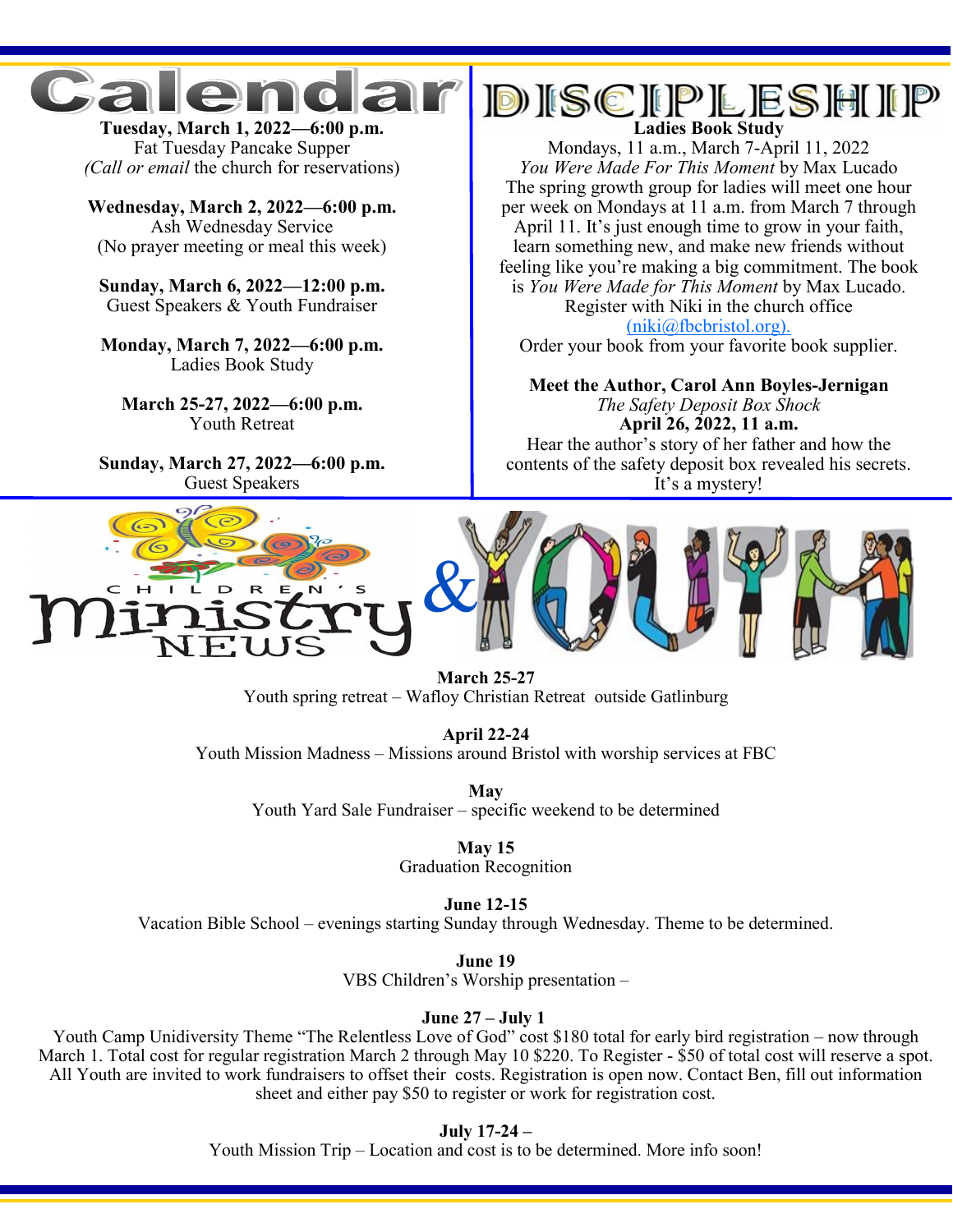

It's hard to believe that spring is just around the corner! I, for one, am looking forward to longer days and warmer weather. I love being outdoors – mowing the grass, planting flowers, and playing golf are some of my favorite activities. I also enjoy walking through the town of Wise and the campus of UVA-Wise. I have several routes that I use – anywhere from 1.5 miles to 4 plus miles. These routes are familiar and safe – all sidewalks and no unwanted dogs.

I have been walking in Wise for so many years that people who don't even know me think they know me, so they blow the horn and wave! Walking is a prayer time for me. I pray for businesses and their owners; for the schools, the students, and the teachers; for individuals as I pass by their homes who I know are struggling; for churches and their congregations. I pour out my heart and I give thanks. It is a wonderful way to exercise and to spend time with God.

We are entering the season of Lent, which is the important time of preparing our hearts for Easter. During Lent we repent, we reflect, we contemplate the wondrous love of Jesus. Often, we will choose to "give up" something (chocolate, coffee, Facebook) for the 40 days of Lent. This is a very good practice. But I also believe we could use those 40 days to add something to our lives like: doing unexpected acts of kindness, adding a quiet time to your day, taking long prayer walks, calling friends, writing notes of gratitude, singing or playing an instrument, sharing a meal, or <br>Be creative. Ask God to lead you – He will.

There will be many opportunities for worship during this season. I encourage you to participate in as many activities as possible – you will be blessed, and you will be a blessing for others.

Blessings,

Leigh









### **~May Tabor**

In the introduction to his February 20 sermon, our pastor spoke of one of his favorite authors, Wendell Berry. Ronnie Brewer also admired his works. Two of his novels, *Jayber Crow* and *Hannah Coulter* are in our church library. In *Jayber Crow,* Berry tells an unforgettable story of a young man who, orphaned early, abandoned his plans of becoming a minister to become the town barber instead. In this tribute to the dignity and grace of ordinary people the redemptive power of love and community unfolds. From *Hannah Coulter*: "Love is what carries you, for it is always there, even in the dark, or most in the dark, but shining out at times like gold stitches in a piece of embroidery."